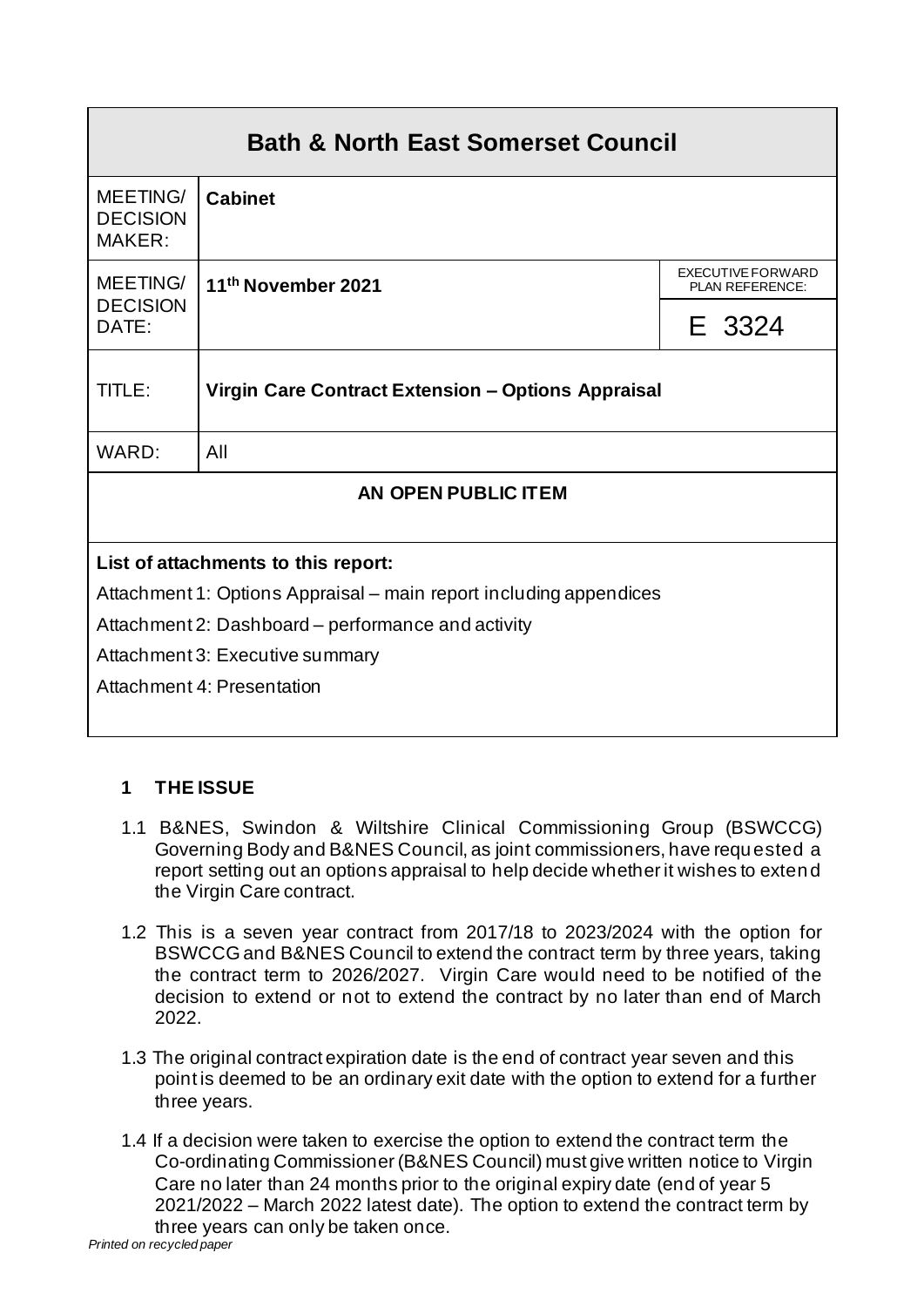**1**.5 There is no financial penalty to be incurred by commissioners if the decision is taken to not extend the contract term for the 3 year extension period. Initial dialogue with Virgin Care has identified their commitment to securing the 3 year extension term and their intention (at this stage) not to renegotiate the financial terms of the funding from BSWCCG and B&NES Council for the 3 year term. Virgin Care have also signified a willingness to explore the option for the removal of some identified services from the contract if the extension is approved (option 3).

#### **2 RECOMMENDATION**

#### **Cabinet is asked to;**

- 2.1 Approve Option  $3$  Extend the contract term for the 3 year period (until  $31^{st}$ ) March 2027) but with identified services removed from block contract and/or improvement trajectories for identified services and delegate to Suzanne Westhead, Director Adult Social Care (DASS) in consultation with Cllr Born, Member for Adult Services authority to serve notice to extend the contract once assured that the total price for the contract as varied is agreed and affordable.
- 2.2 Note that an extra-ordinary B&NES, Swindon and Wiltshire Clinical Commissioning Group (BSWCCG) Governing Body meeting has been convened for a decision to be taken on  $11<sup>th</sup>$  November 2021, to ensure a joint decision is taken in public on the same day, for the recommendation of Option 3 - Extend the contract term for the 3 year period (until 31st March 2027) but with identified services removed from block contract and/or improvement trajectories for identified services.
- 2.3 Note the following risks:
	- Contractual deadline of 31<sup>st</sup> March 2022 to inform Virgin Care of the decision to extend the contract for the 3 year term or not – limited time for slippage in the decision making process.
	- Consideration of the current contractual interdependencies between heath care and social care commissioning and service delivery. The Council and CCG have a long history of integrated commissioning arrangements with a number of services which have jointly agreed service specifications to deliver integrated services, for example reablement.
	- As joint commissioners both B&NES Council and BSWCCG must agree on the option that is decided upon – if an agreement cannot be reached this will cause further delay in the decision making process.

#### **3 THE REPORT**

3.1 The full contract extension options appraisal report gives a very detailed and comprehensive overview of the performance of Virgin Care since being awarded the prime provide contract for the delivery of integrated health care, social care and public health services for the B&NES locality since April 2017 to enable a decision to be reached on whether to extend the contract for the three year term or not.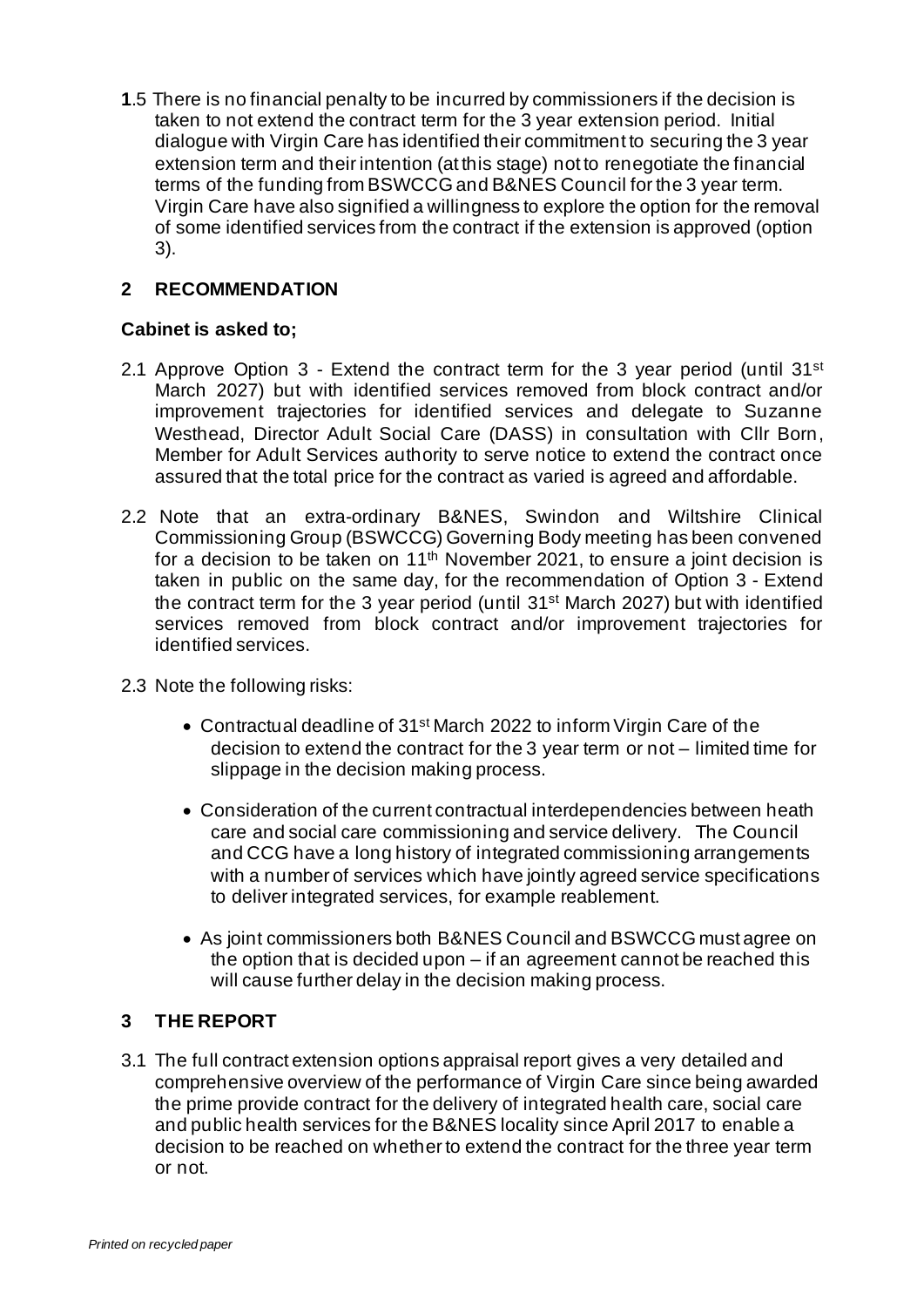- 3.2 The full report gives information on the original decision to award of the contract to Virgin Care, services that make up the contract, financial value and performance, service performance over the lifetime of the contract, services identified for development, quality and service user experience, priorities against Your Care Your Way, contracting and governance, legal position, response to COVID-19, horizon scanning, options appraisal and recommendation. Attached is a slide deck of performance an activity of services identified for development (section 6 in the main report).
- 3.3 At the back of the full options appraisal report there are a number of appendices which contains more detailed information on the different community services and sub contracted services that make up the contract, report references for quality and service user experience, detailed overview of contracting and governance arrangements for assurance and monitoring of the contract, Community Wellbeing Hub activity and progress update against transformation priorities of Your Care Your Way. The supporting appendices are on pages 46- 63 of the main report.
- 3.4 In addition to the full report there is also a presentation and a supporting executive summary to provide a shorter overview of the main points of consideration in the options appraisal and rationale for the recommended option.
- 3.5 The joint recommendation from the CCG and the Council is Option 3 Extend the contract term for the 3 year period (until 31st March 2027) but with the identified services set out above removed from block contract and/or improvement trajectory for identified services. The jointly agreed recommendation has been made based on the following rationale:
	- O Overall Virgin Care are a good provider and services have been delivered well to meet the needs of the B&NES population. Virgin Care recognise the services that require transformation to meet the needs of the system as an established strategic partner coupled with clear expectations from commissioners on rigorous performance reporting and escalation protocols with the senior leadership team in Virgin Care.
	- O The system remains under considerable pressure from the impact of COVID-19, extending the contract term will limit disruption in the system allowing for focus on response and recovery.
	- O This is a period of significant change for the NHS and social care systems with the embedding of new Integrated Care System and B&NES Integrated Care Alliance from April 2022 and focussing on a re-procurement process would distract from this.
	- O Changes in Council leadership and Cabinet member responsibilities (elections in two years) will enable the Council to take a longer term view on how social care services are best delivered to meet the needs of the B&NES population
	- O Virgin Care have by mutual agreement, been open to discussions regarding the potential to remove services from the main contract, giving greater ownership and emphasis to commissioners over statutory functions.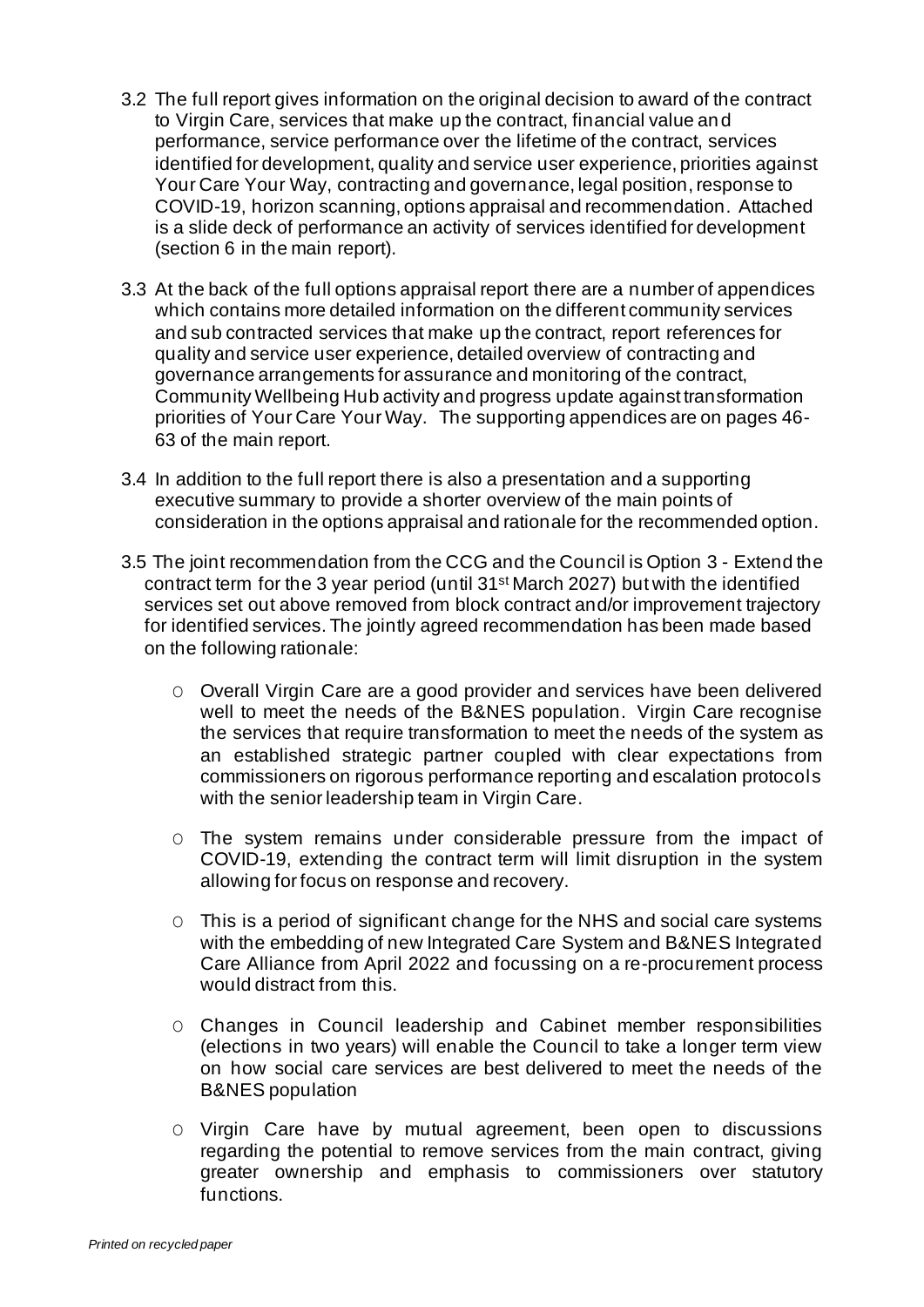- O A re-procurement process would require significant capacity from both the Council and CCG and incur one off costs of approximately £965,000 and will require an approved funding source for both Council and CCG.
- O There is no guarantee that another provider would, in the current climate be able to mobilise and run the contract within the current budget envelope which may result in further additional increased costs for the Council and CCG, additional costs of pension contributions could be considerable in this area when transferring into NHS or Local Authority. These costs will need to be planned for, deferring such decisions could result in a greater deficit in the future.
- O Virgin Care have signalled that they will not renegotiate the existing financial terms of the contract for the reminder of the contract term if the extension term is granted. Potentially appointing a new provider would incur mobilisation costs and the baseline value of the contract could be higher. These costs will need to be planned for, deferring such decisions could result in a greater deficit in the future.
- O Analysis of the market indicates there are very few providers who have the necessary experience of delivering integrated health care and social care services.
- O Given the current system pressure due to the impact of COVID-19 it will be challenging at this time for any new provider to respond to a procurement process of this size and complexity.
- o This approach allows the CCG and Council to wait for the final legislative changes on procurement and consider its future approach.

#### **4 STATUTORY CONSIDERATIONS**

- 4.1 The original Your Care Your Way Full Business Case November 2016 sets out how the procurement and decision making process for contract award to Virgin Care met legal and statutory duties.
- 4.2 The decision to extend for the three year term or not is a contractual requirement that must be completed prior to end March 2022.

# **5 RESOURCE IMPLICATIONS (FINANCE, PROPERTY, PEOPLE)**

- 5.1 The full options appraisal with associated disbenefits and benefits is in section 13 of the main report. Contained in the disbenefits and benefits of each option are the identified risks of each option. Contained in the disbenefits and benefits of each option are identified resource implications of each option.
- 5.2 The rationale for the joint recommendation of Option 3 Extend the contract term for the 3 year period (until 2026/27) but with the identified services set out above removed from block contract and/or improvement trajectory for identified services, clearly outlines the consideration of resource implications within the recommendation to Cabinet and CCG Governing Body.

*Printed on recycled paper* 5.3 Virgin Care's original bid planned for overspends in the early years of the contract as a result of investment in transformation to support ongoing investment into the services, increasing demand and the annual efficiency requirement for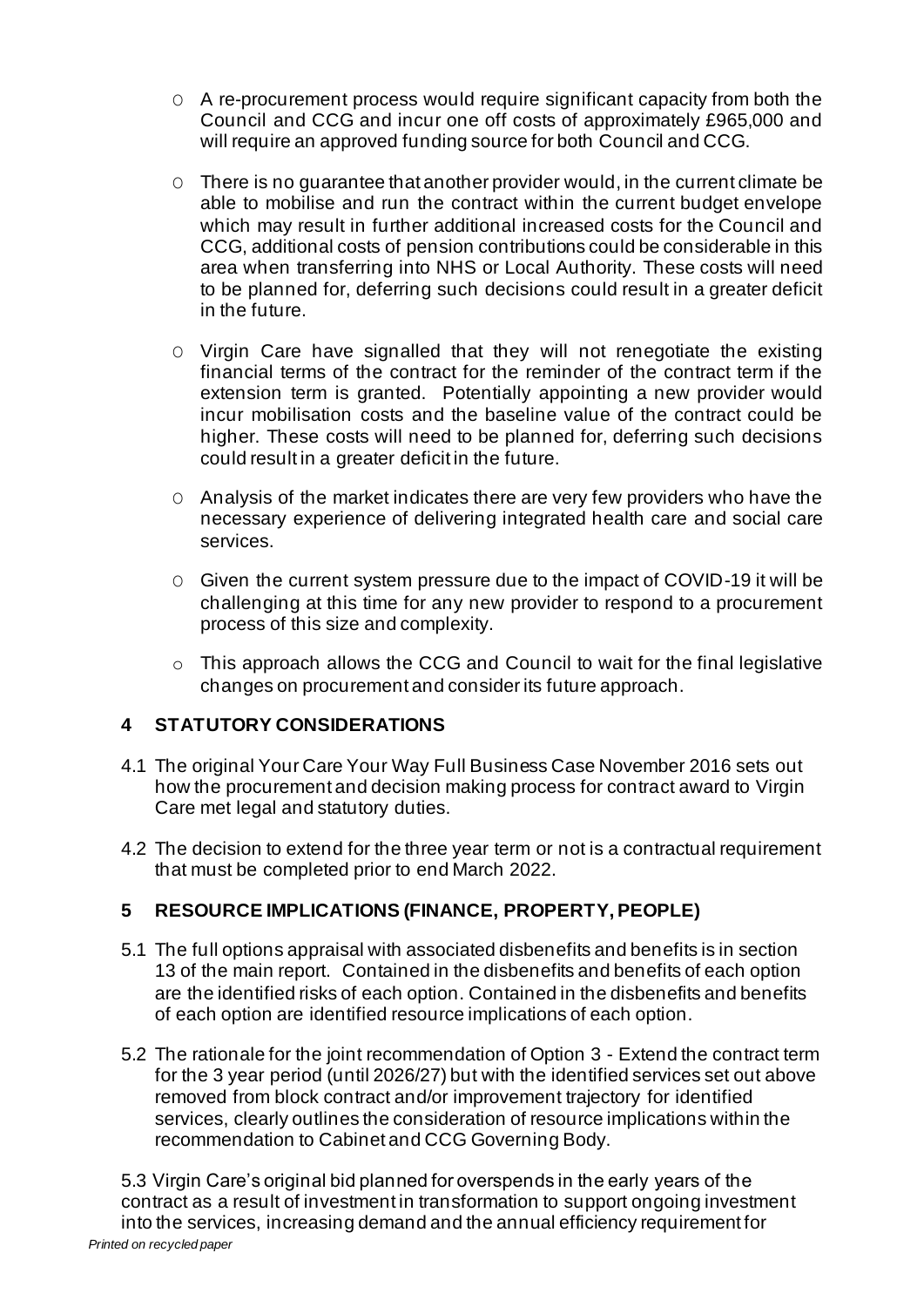services of 1%. In 2017/18 the contract was £1.2 million overspent, in 2018/19 £1.4 million overspent and in 2019/20 £0.7 million overspent. Virgin Care absorbed these costs and anticipated that a balanced position would be achieved in 2020/21 but a contract underspend of £0.3 million for 2020/21 has been confirmed. A balanced position for 2021/22 contract year is currently being forecast by Virgin Care (reported at the August 2021 Finance and Information Group meeting).

- 5.4 The current contract value, Year 5, 2021-22 is £54,548m, the funding for which is split CCG £28,147m, Council £21,930m and Better Care Fund £4,471m. The Council funding is fixed with cost increases managed through Virgin Care's savings plans. The CCG and Better Care funding is subject to NHS annual uplifts applicable to provider contracts.
- 5.5 The employers National Insurance increase of 1.25% to fund the Government pledge of £36bn investment into Health and Social Care will have a financial impact on the contract. For the NHS element of the contract this increase will be fully funded as inflationary uplift as the funding will be passed down the NHS funding line from the department to the provider. For the Council element of the contract this is being planned for as a potential cost pressure for a pay inflation change that have been nationally mandated and we are awaiting further clarity on the implications for social care and public health.

# **6 RISK MANAGEMENT**

- 6.1 A risk assessment related to the issue and recommendations has been undertaken, in compliance with the Council's decision making risk management guidance.
- 6.2 The full options appraisal with associated disbenefits and benefits is in section 13 of the main report. Contained in the disbenefits and benefits of each option are the identified risks of each option.
- 6.3 The rationale for the joint recommendation of Option 3 Extend the contract term for the 3 year period (until 2026/27) but with the identified services set out above removed from block contract and/or improvement trajectory for identified services, clearly outlines the consideration of associated risks.

# **7 EQUALITIES**

- 7.1 As with all contracts Virgin Care are monitored in terms of their compliance with equalities requirements. Further details can be provided if required.
- 7.2 The original Your Care Your Way Full Business Case November 2016 sets out how the procurement and decision making process for contract award to Virgin Care met legal and statutory duties.

# 8 **CLIMATE CHANGE**

8.1 The Council has declared a climate emergency and has resolved to enable carbon neutrality in B&NES by 2030. Virgin Care as part of the transformation of the service are putting in place mechanisms to reduce the impact of climate change such as mobile working, the integrated care record, multi-disciplinary teams and also multi-agency hubs; the Community Wellbeing Hub is a clear example of this.